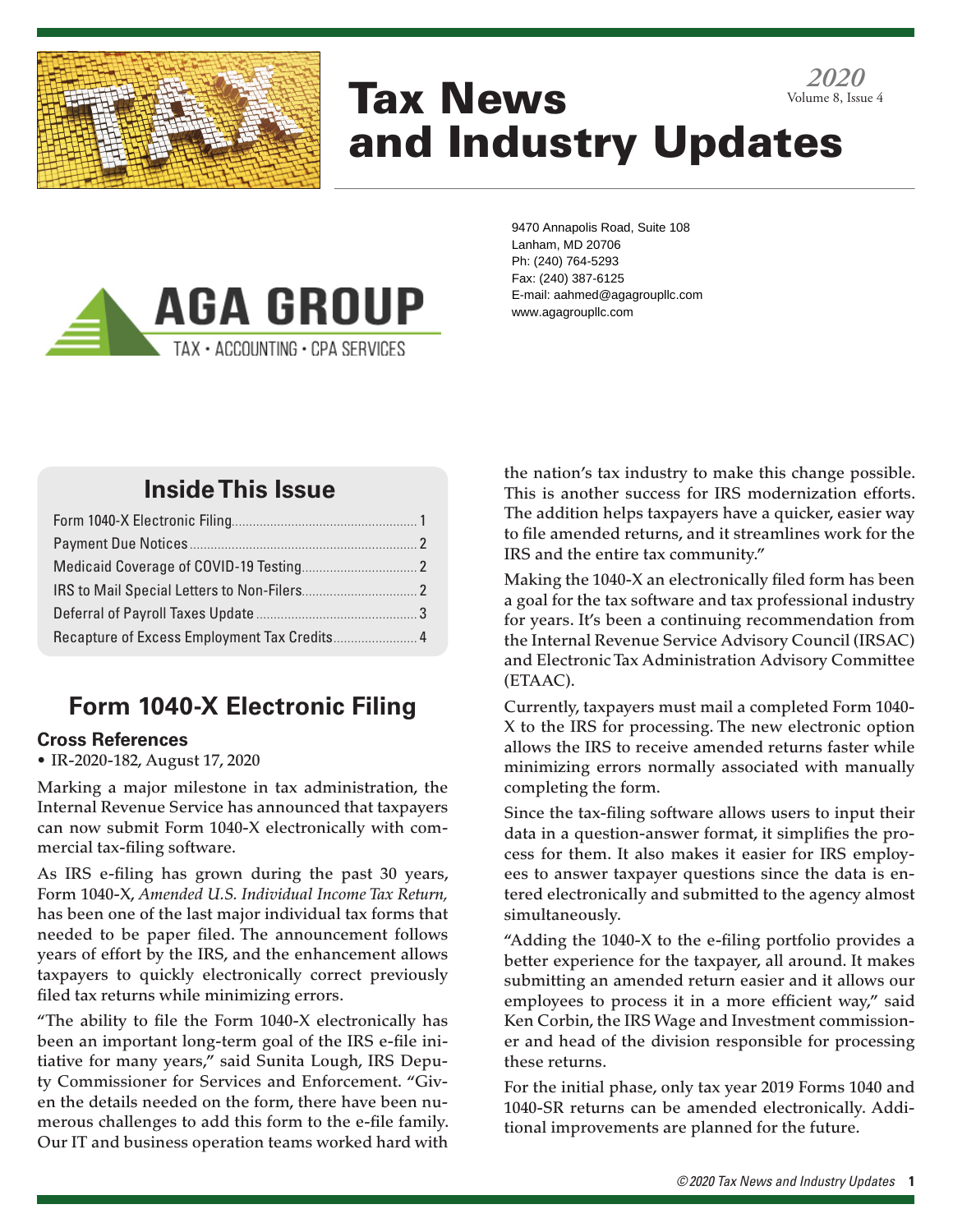About three million Forms 1040-X are filed by taxpayers each year.

Taxpayers still have the option to submit a paper version of the Form 1040-X and should follow the instructions for preparing and submitting the paper form. Those filing their Form 1040-X electronically and on paper can use the Where's My Amended Return? online tool at www.irs.gov to check the status of their amended return.

#### ◆ ◆ ◆

### **Payment Due Notices**

#### **Cross References**

#### • www.irs.gov

The IRS has suspended the mailing of three notices: the CP501, the CP503, and the CP504. These notices are mailed to taxpayers who have a balance due on their taxes. Although the IRS continues to make significant reductions in the backlog of unopened mail that developed while most IRS operations were closed due to COVID-19, this temporary adjustment to processing is intended to lessen any possible confusion that might be associated with delays in processing correspondence received from taxpayers.

The IRS is taking the step to avoid confusion for taxpayers who previously received a balance due notice (CP14) and mailed a payment to the IRS. However, that payment may still be unopened. The CP501, the CP503, and the CP504 are follow-up notices that are typically automatically sent to taxpayers who do not respond to the CP14. These automatic follow-up notices will be temporarily stopped until the backlog of mail is reduced. The IRS will continue to assess the mail inventory to determine the appropriate time to resume the follow-up notices. However, taxpayers who have received but not yet responded to a CP14 balance due notice are encouraged to promptly respond.

In addition, the IRS has previously announced that these payments in the unopened mail will be posted and credited on the date the IRS received them rather than the date the agency opened and processed them. The IRS reminds taxpayers in this situation they should not cancel their checks and should ensure funds continue to be available so the IRS can process them to avoid potential penalties and interest. To provide fair and equitable treatment, the IRS is also providing relief from bad check penalties for dishonored checks the agency received between March 1 and July 15 due to delays in this IRS processing.

As the IRS works to stop these mailings at our processing centers, some taxpayers and tax professionals may still receive these notices during the next few weeks due to delivery of existing mailings.

Due to high call volumes, the IRS suggests waiting to contact the agency about any unprocessed paper payments still pending. See www.irs.gov/payments for options to make payments other than by mail.

◆ ◆ ◆

### **Medicaid Coverage of COVID-19 Testing**

#### **Cross References**

• Notice 2020-66

The Families First Coronavirus Response Act (Public Law 116-127) authorizes states to provide COVID-19 testing and diagnostic services to uninsured individuals under the Medicaid program. For eligible individuals who purchase health insurance coverage through a Health Insurance Exchange, IRC section 36B provides that a taxpayer is allowed a Premium Tax Credit, but only for months the individual is not eligible for minimum essential coverage other than coverage in the individual market. Government-sponsored health insurance programs are generally considered minimum essential coverage. Thus, individuals who are eligible for Medicaid coverage generally are not eligible for the Premium Tax Credit.

The IRS recently issued guidance on this subject stating that eligibility for Medicaid coverage that is limited to COVID-19 testing and diagnostic services is not minimum essential coverage for purposes of IRC section 36B. Thus, an individual's eligibility for this coverage for one or more months does not prevent those months from qualifying as coverage months for purposes of determining eligibility for the Premium Tax Credit.

*Note:* An individual's income level may be too high to qualify for Medicaid in general, but not too high to qualify for free COVID-19 testing and diagnostic services through Medicaid. Thus, the reason for carving out this exception to the rule that says you cannot qualify for the Premium Tax Credit if you are eligible for Medicaid.

#### ◆ ◆ ◆

### **IRS to Mail Special Letters to Non-Filers**

#### **Cross References**

• IR-2020-203, September 8, 2020

The IRS has announced that it will start mailing letters to roughly nine million Americans who typically do not file federal income tax returns who may be eligible for, but have not registered to claim, an Economic Impact Payment.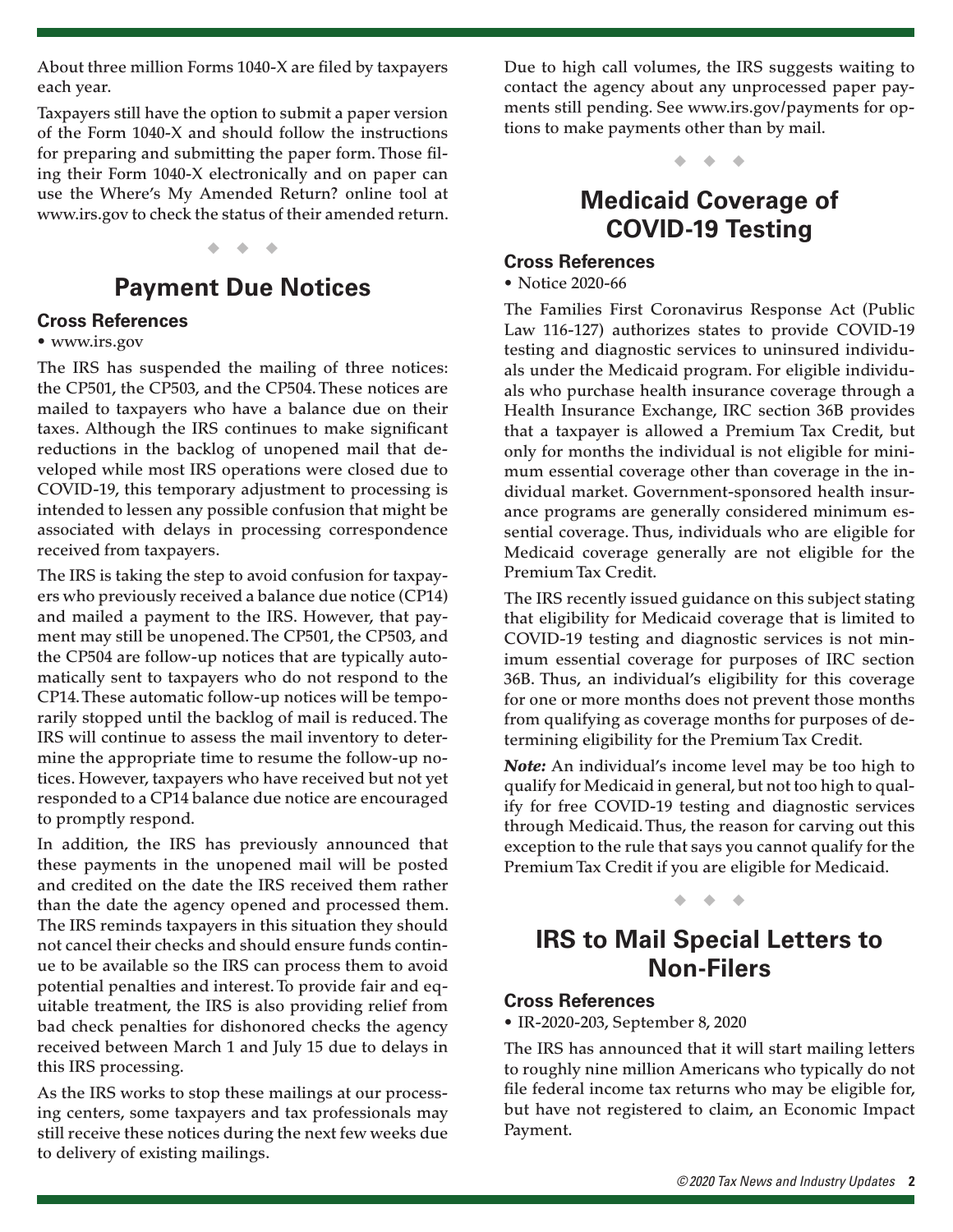The letters will urge recipients to register at www.irs.gov by October 15 in order to receive their payment by the end of the year. Individuals can receive up to \$1,200, and married couples can receive up to \$2,400. People with qualifying children under age 17 at the end of 2019 can get up to an additional \$500 for each qualifying child.

The letters are being sent to people who have not filed a return for either 2018 or 2019. Based on an internal analysis, these are people who do not typically have a tax return filing requirement because they appear to have very low incomes, based on Forms W-2, 1099s and other third-party statements available to the IRS. Many in this group are still eligible to receive an Economic Impact Payment.

"The IRS has made an unprecedented outreach effort to make sure people are aware of their potential eligibility for an Economic Impact Payment this year," said IRS Commissioner Chuck Rettig. "Millions who don't normally file a tax return have already registered and received a payment. We are taking this extra step to help Americans who may not know they could be eligible for this payment or don't know how to register for one. People who aren't required to file a tax return can quickly register on www. irs.gov and still get their money this year."

The letter, officially known as IRS Notice 1444-A, is written in English and Spanish and includes information on eligibility criteria and how eligible recipients can claim an Economic Impact Payment on www.irs.gov. The mailing, which will begin around September 24, will be delivered from an IRS address. To help address fraud concern, a copy of the letter is available on www.irs.gov.

If those receiving letters have not done so already, the letter urges eligible individuals to register by October 15 for a payment by using the free "Non-Filers: Enter Payment Info Here" tool, available in English and Spanish and only on www.irs.gov. More than seven million people have used the Non-Filers tool so far to register for a payment. Those unable to access the Non-Filers tool may submit a simplified paper return following the procedures described in the Economic Impact Payment FAQs on www.irs.gov.

Receiving a letter is not a guarantee of eligibility for an Economic Impact Payment. An individual is likely eligible if he or she is a U.S. citizen or resident alien, has a work-eligible Social Security number, and cannot be claimed as dependent on someone else's federal income tax return. However, there can be a variety of situations that could affect an individual's eligibility.

The registration deadline for non-filers to claim an Economic Impact Payment through the Non-Filers tool is October 15, 2020. People can also wait until next year and claim it as a refundable credit on their 2020 federal income tax.

*Note:* Non-filers who receive Social Security and other federal benefits were supposed to automatically receive their Economic Impact Payment in the same manner as they receive their federal benefits. The nine million non-filers who will be receiving these letters are those who do not receive Social Security or other federal benefits. A married couple with no children earning \$22,000 in 2019 from a W-2 job would be below the filing requirement but earn too much to qualify for the Earned Income Credit. Assuming no federal taxes were withheld, they would not have needed to file a 2019 federal income tax return.

◆ ◆ ◆

### **Deferral of Payroll Taxes Update**

### **Cross References**

#### • Notice 2020-65

On August 8, 2020, the President issued a memorandum directing the IRS to use its authority under IRC section 7508A to defer the withholding, deposit, and payment of the employee's share of Social Security taxes (the 6.2% FICA tax that is withheld from employee wages). The IRS recently issued guidance stating that employers who are required to withhold and pay the employee's share of Social Security tax or the Railroad Retirement tax equivalent are affected by the COVID-19 emergency for purposes of this relief (Affected Taxpayers). Under this relief provision, the due date for the withholding and payment of the tax imposed by IRC section 3101(a) and the equivalent amount imposed under IRC section 3201 on Applicable Wages is postponed until the period beginning on January 1, 2021, and ending on April 30, 2021.

Applicable Wages means wages paid to employees during the period beginning on September 1, 2020, and ending on December 31, 2020, but only if the amount of such wages paid for a bi-weekly pay period is less than \$4,000, or the equivalent threshold amount with respect to other pay periods. The determination of Applicable Wages is made on a pay period-by-pay period basis. If the amount of wages is less than the corresponding pay period threshold amount, then that amount is considered Applicable Wages for the pay period, and the relief provided for under Notice 2020-65 applies to those wages, irrespective of the amount of wages paid to the employee for other pay periods.

An Affected Taxpayer must withhold and pay the total taxes that are deferred under Notice 2020-65 from wages paid between January 1, 2021 and April 30, 2021. Interest, penalties, and additions to tax will begin to accrue on May 1, 2021 with respect to any unpaid taxes. If necessary, the employer may make arrangements to otherwise collect the total taxes from the employee.